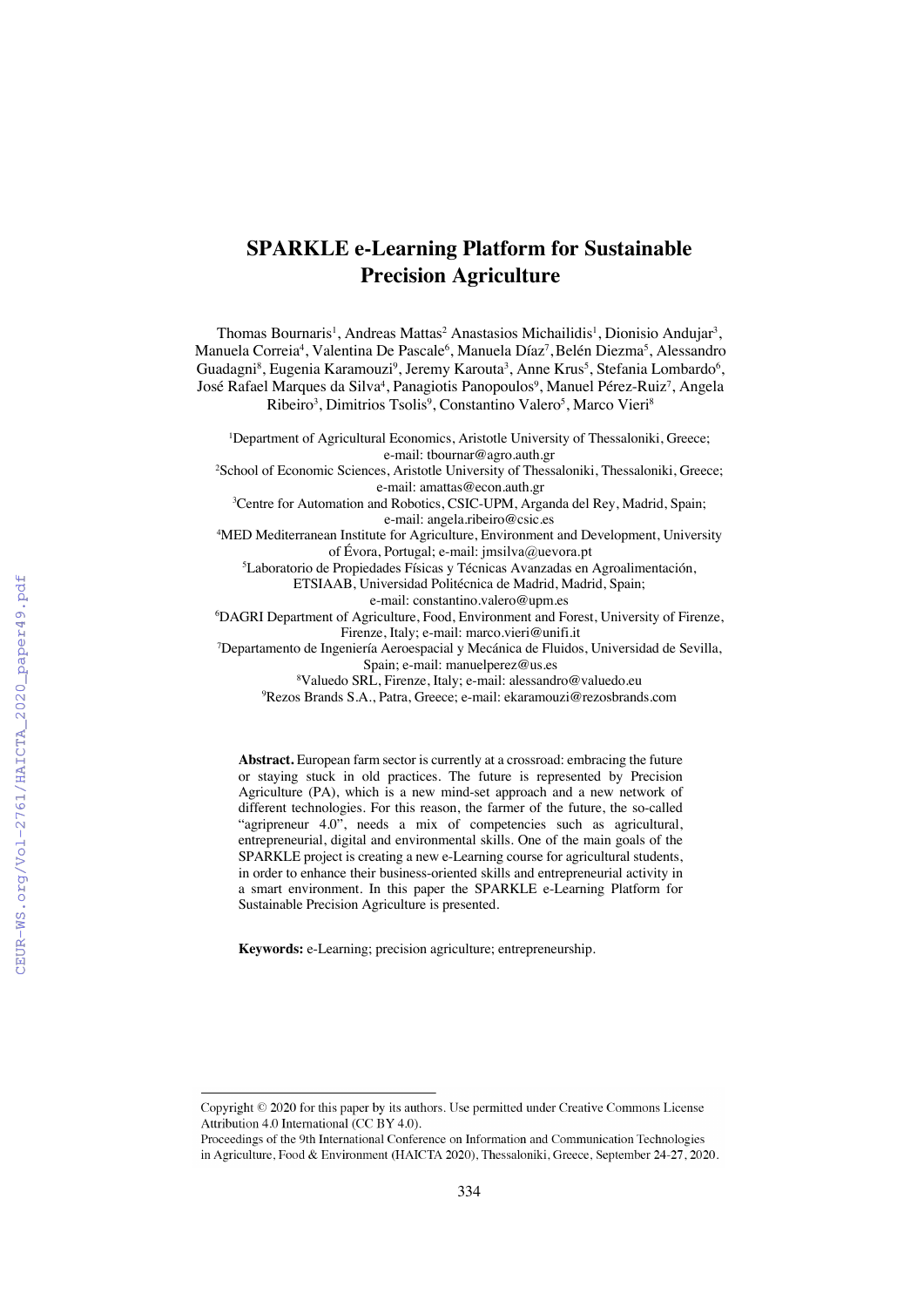## **1 Introduction**

The European farm sector is currently at a crossroad: embracing the future or staying stuck in old practices. The future is represented by the so-called Precision Agriculture (PA), that is defined as "an integrated information and production-based farming system that is designed to increase long term, site-specific and whole-farm production efficiency, productivity and profitability while minimizing unintended impacts on wildlife and the environment" (European Parliament, 2016). PA is not a technology, but an approach to manage a crop that requires and a network of different technologies (digitalization, metadata, Internet of Things, IT, etc.) to sense, decide and act precisely that can be adopted in agriculture (European Parliament, 2016).

The future of agriculture is the so-called "agripreneurs 4.0": an entrepreneur who works in agriculture and adopts in its business PA technologies (SPARKLE, 2019). Therefore, this means that the *agripreneur* needs a mix of competencies a full set of entrepreneurial skills and, at the same time, a complete set of PA related knowledge, along with agricultural skills. Taking a look at the agricultural university education, it is clear that the third set of competencies are available in all the institutions, while the other are, in many cases, missing. The SPARKLE project underlines the need to improve university education in the agricultural sector to train students on the relevant skills for becoming *agripreneurs 4.0* which is currently barely absent.

In this paper we present the SPARKLE e-Learning Platform for Sustainable Precision Agriculture (SPA). SPARKLE e-Learning Platform is the primary outcome of the SPARKLE project and it aims to implement an educational package for students and *agripreneurs* to help them in growing specific skills on entrepreneurship and sustainable precision agriculture.

#### **2 SPARKLE Project**

For being able to offer the students a new training program, it is fundamental for the Universities to establish more direct contacts with farmers, researchers and students, for better understanding the level of knowledge on PA and identifying the entrepreneurial needs for starting new Sustainable Precision Agriculture (SPA) businesses.

SPARKLE, an acronym standing for Sustainable Precision Agriculture: Research and Knowledge for Learning how to be an agri-Entrepreneur, is a Knowledge Alliance project, co-financed under the ERASMUS+ project. One of the aims of SPARKLE is to bring together research, SPA farmers, and students to develop and fill the gap in the educational offer to prepare farmers and agriculture's business managers of the future.

The consortium is composed of 3 different categories of partners (SPARKLE, 2018):

- Universities, through their Agriculture Faculties (University of Florence (IT), Universidad Politecnica de Madrid (ES), Aristotle University of Thessaloniki (GR), Universidade de Evora (PT))

- Companies providing advanced services to companies/farms (CSIC – research center on automation and robotics (SP); AgroSAP (Precision Agriculture consultancy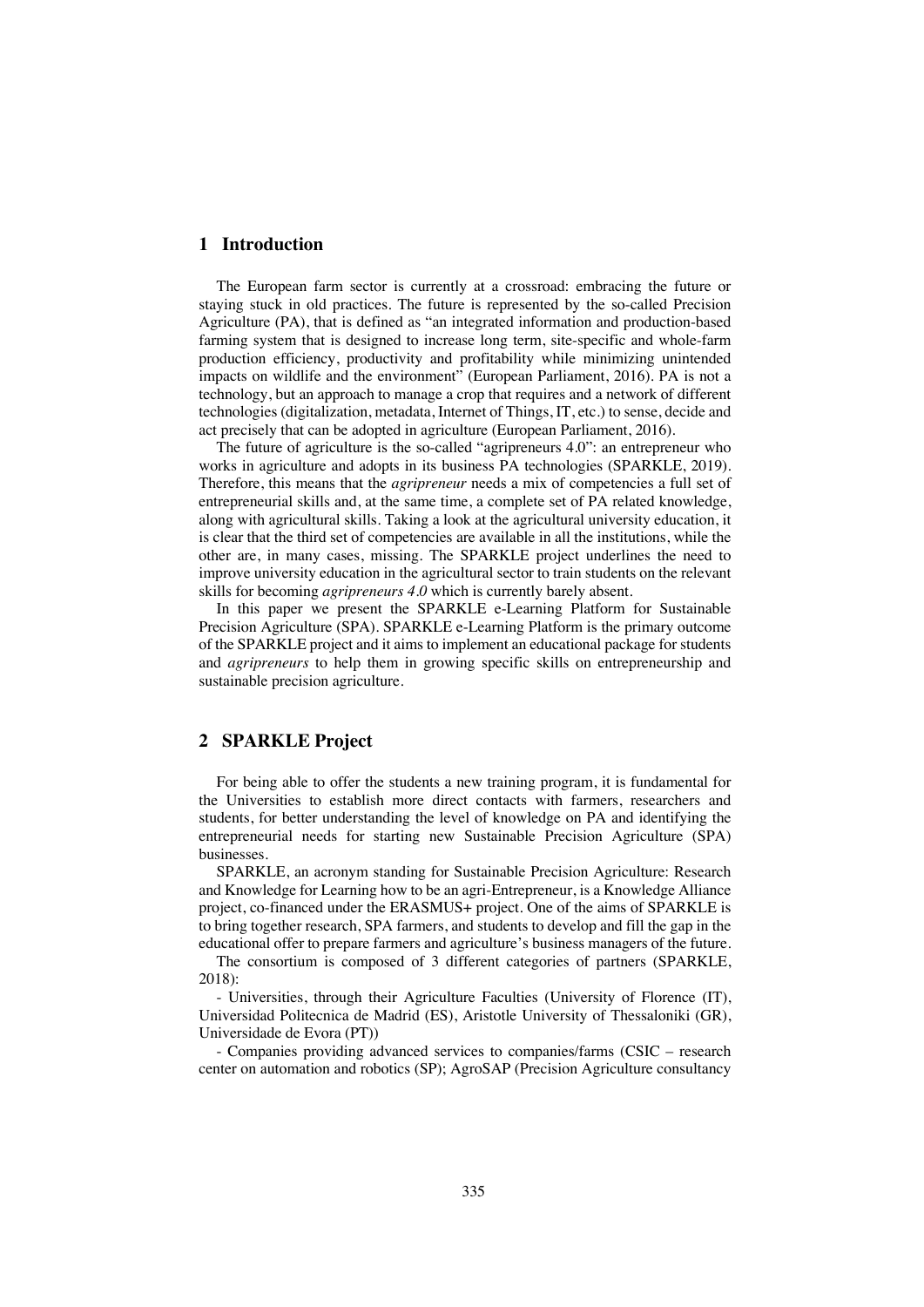(SP); ErreQuadro – technology foresight (IT); Valuedo – entrepreneurial education  $(TT)$ 

- Farms adopting PA technologies (Quinta da Cholda (PT) – arable crops sector; Rezos Brands (GR) – fruit growing; Mazzei 1435 (IT) – viticulture).

#### **3 SPARKLE e-Learning Platform**

One of the main aims of the SPARKLE project is to develop and assemble the elearning supporting materials for the SPARKLE e-Learning Platform (general guidelines for attendees, materials and quizzes/tests/etc.). For this reason, a set of technical criteria were suggested for the development of the e-learning course. The SPARKLE project e-learning course is an asynchronous online course (courses where students are not required to participate in sessions at the same time as the instructor) using a learning management system. The e-learning courses are designed for large numbers of participants, offered for free and without any entry qualifications. The course is being provided through MOODLE Platform and for a specific number of participants, mainly students and precision agriculture users, lead to an ECTS recognized certificate. Moodle is an open-source Learning Management System (MOODLE, 2020). The advantages of Moodle are: 1) provides detailed guides on how to set up an e-Learning Platform, 2) provides tips on how to create online training courses and teaching programs and 3) it has a large community of users who interact on various topics. Finally, it has no charge fees and supports the use of mobile phones.



**Fig. 1.** The Home Page of SPARKLE E-Learning Platform.

The final prototype of the course is an e-Learning course with the initial architecture (four areas and 14 topics) hosted on https://sparkle-project.eu/moodle web address. The course provides to students: video material, slides, textual material and some case study for a minimum of 13 hours of e-learning. This part is assessed through online tests. After this self-directed online learning, there are 8 hours of face to face lessons dedicate to strengthen business and management skills. To conclude the educational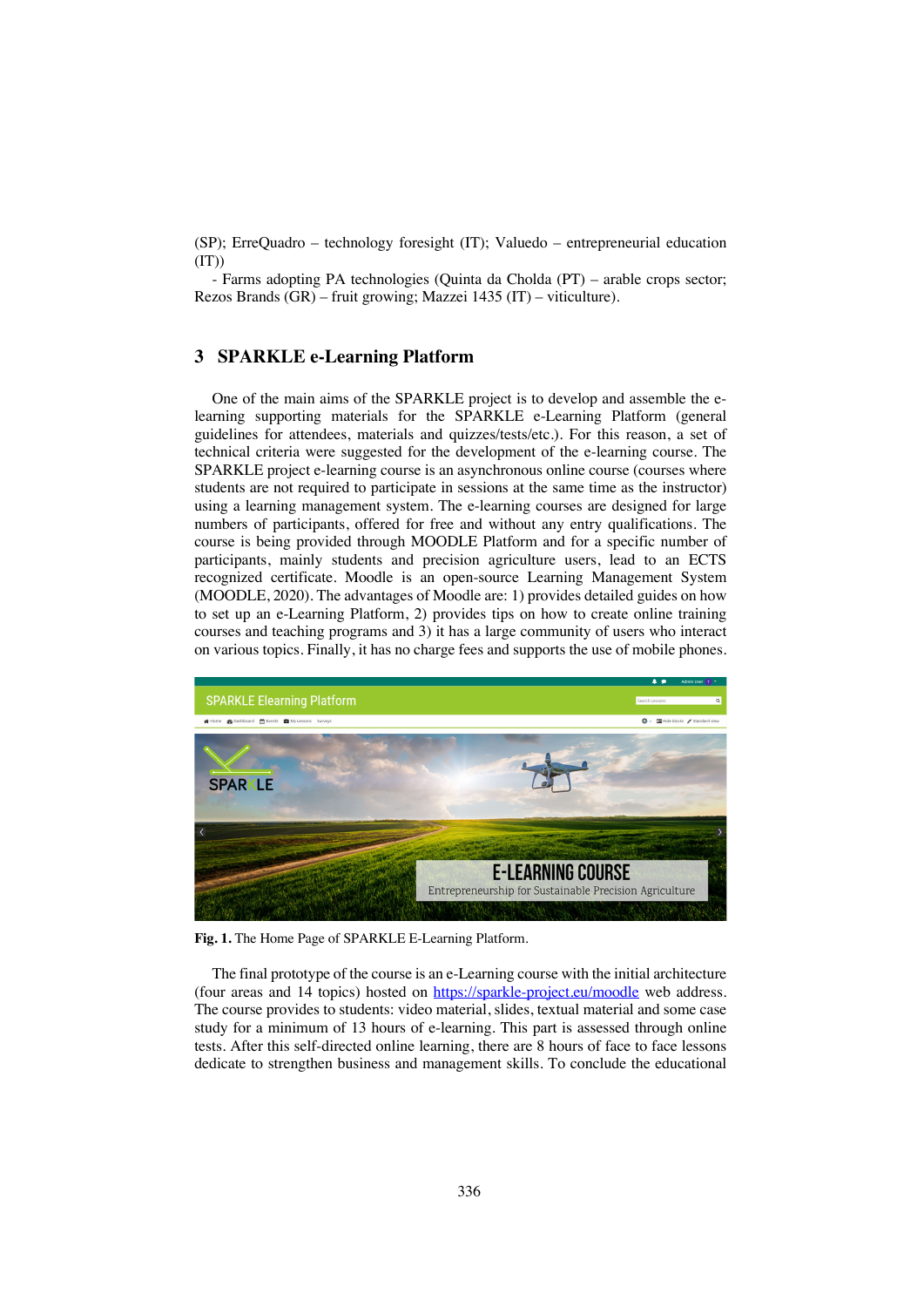package, the final 4 hours of the course are devoted to case study and practical activities on the field. The course is divided into 4 areas and 12 lessons (Table 1). The target group of the course are university students, agri-entrepreneurs and academics.

The course intends to present a general overview of the state of the art of Sustainable Precision Agriculture and related technology and teaching how to build an entrepreneurial mindset. The students will explore a range of precision agriculture technologies with specific insights on geomatics, sensors, data mining, machine learning, robotics etc. for farming and innovations while taking into account the environmental, social and business issues. At the end of the course, the students will be invited to put into practice the knowledge and skills developed.

| Areas                       | Lesson                           |
|-----------------------------|----------------------------------|
| <b>SPA</b> Overview         | 1. Introduction To SPA           |
|                             | 2. Variables and Systems         |
| Technology                  | 3. Positioning Systems           |
|                             | 4. Proximal Sensing              |
|                             | 5. Remote Sensing                |
|                             | 6. Variable Rate Technology      |
|                             | 7. Robotics                      |
|                             | 8. Data Analysis                 |
|                             | 9. Communications                |
| Social & Economic Aspects   | 10. Policy & Management          |
| Entrepreneurship in Farming | 11. Entrepreneurship In SPA      |
|                             | 12. Toolkit for Agripreuners 4.0 |

**Table 1.** Areas and Lesson of SPARKLE e-Learning Course.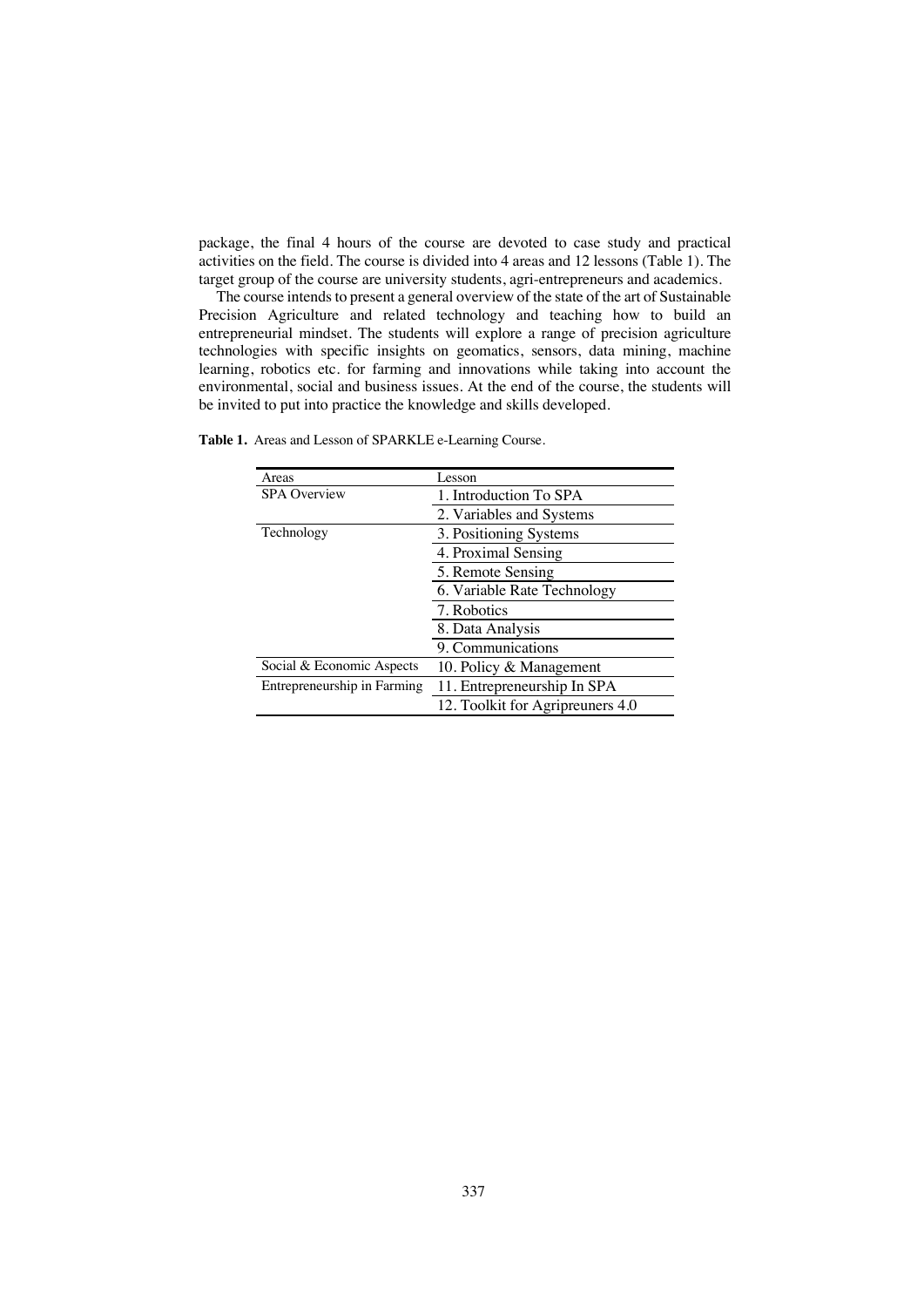

**Fig. 2.** The Page of the SPARKLE Course Lessons.

Inside the Lessons, there were developed 56 contents that are available at a table of lessons and tasks.

| A1.L1.1 Agriculture historical steps towards Sustainable Precision Agriculture                                                                                                                                                                                                                                                                                            |                         |
|---------------------------------------------------------------------------------------------------------------------------------------------------------------------------------------------------------------------------------------------------------------------------------------------------------------------------------------------------------------------------|-------------------------|
| Sequence ID: 1                                                                                                                                                                                                                                                                                                                                                            |                         |
| The term precision agriculture were introduced into scientific literature by Jhon Schueller in the 1991 Meeting of the American Society of Agricultural<br>Engineers (ASAE) in Chicago: "the continuous advantages in automation hardware and software technology have made possible what is variously<br>knows as spatially-variable, or site specific crop production". |                         |
| The concept of sustainable development was introduced in 1987 in the Bruntland Report and the term "sustainable agriculture" was defined in the 5th European Environmental action programme:                                                                                                                                                                              |                         |
| Towards sustainability. In Agenda 2000, 5 main objectives founded Common Agricultura Policies toward 2020: competitiveness; food safety and quality; farmers' wellness and proper income;                                                                                                                                                                                 |                         |
| environmental respect: new jobs opportunities for farmers' communities                                                                                                                                                                                                                                                                                                    |                         |
| A1.L1.1 Agriculture historical steps towards Sustainable Precision Agriculture                                                                                                                                                                                                                                                                                            | $\overline{\mathbf{v}}$ |
| Video 1                                                                                                                                                                                                                                                                                                                                                                   | $\overline{\mathbf{v}}$ |
| Video 2                                                                                                                                                                                                                                                                                                                                                                   | $\overline{\mathbf{v}}$ |
| <b>Contributors</b>                                                                                                                                                                                                                                                                                                                                                       |                         |
| Quiz: A1.L1.1 Agriculture historical steps towards Sustainable Precision Agriculture.<br>272 of 334 Attempted                                                                                                                                                                                                                                                             | Ø                       |
| <b>Evaluation of the Topic</b>                                                                                                                                                                                                                                                                                                                                            | $\overline{\mathbf{v}}$ |

**Fig. 3.** A typical structure of a task inside a Lesson of SPARKLE course.

### **4 Conclusions**

In this project, partners share the main feature of knowledge alliance as innovation in higher education and innovation in enterprises. In fact, the e-learning platform will continue to spread the knowledge about the SPA also after the end of the project.